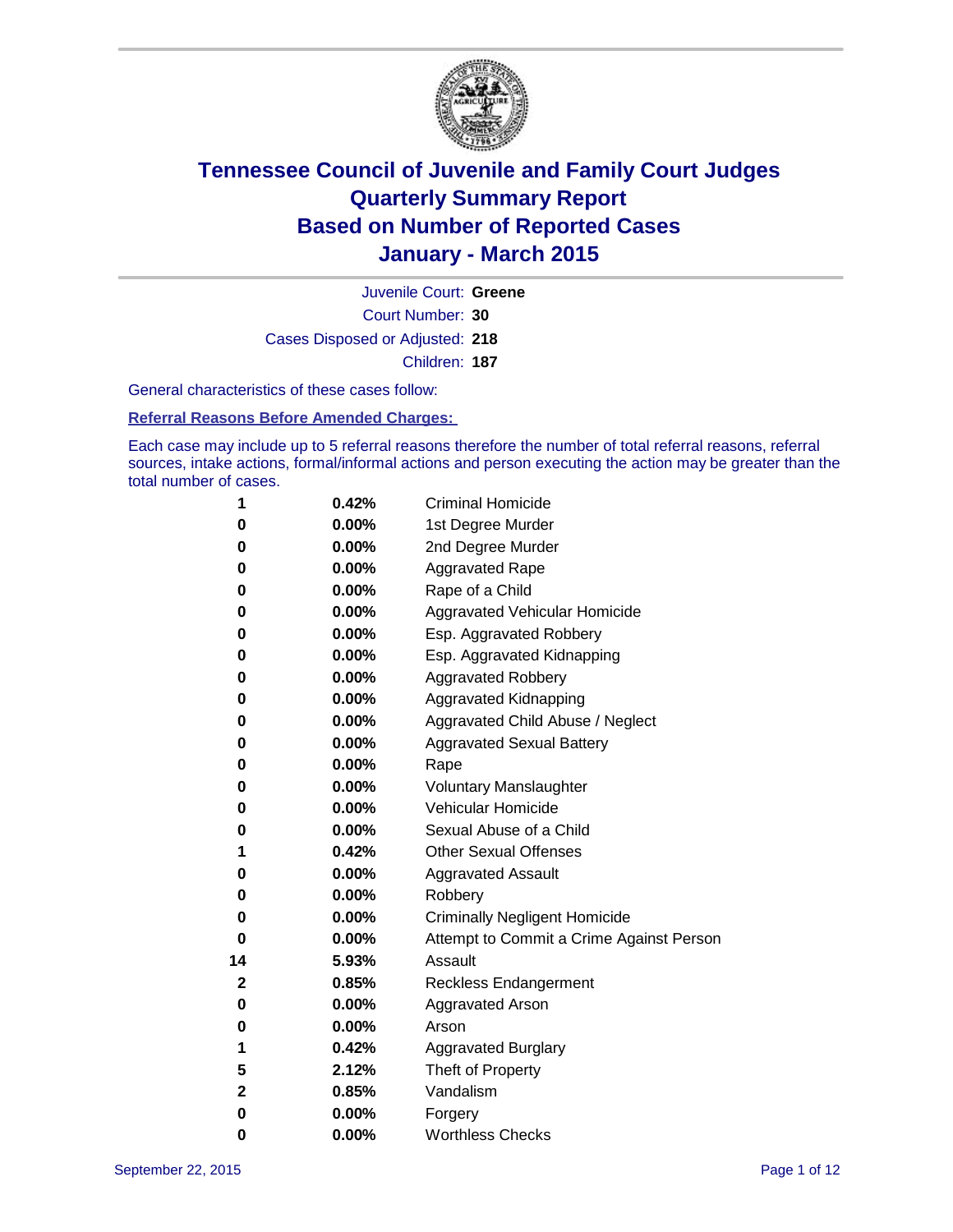

Court Number: **30** Juvenile Court: **Greene** Cases Disposed or Adjusted: **218** Children: **187**

#### **Referral Reasons Before Amended Charges:**

Each case may include up to 5 referral reasons therefore the number of total referral reasons, referral sources, intake actions, formal/informal actions and person executing the action may be greater than the total number of cases.

| 2        | 0.85%  | Illegal Possession / Fraudulent Use of Credit / Debit Cards |
|----------|--------|-------------------------------------------------------------|
| 3        | 1.27%  | <b>Burglary</b>                                             |
| 0        | 0.00%  | Unauthorized Use of a Vehicle                               |
| 0        | 0.00%  | <b>Cruelty to Animals</b>                                   |
| 0        | 0.00%  | Sale of Controlled Substances                               |
| 1        | 0.42%  | <b>Other Drug Offenses</b>                                  |
| 9        | 3.81%  | <b>Possession of Controlled Substances</b>                  |
| 0        | 0.00%  | <b>Criminal Attempt</b>                                     |
| 2        | 0.85%  | Carrying Weapons on School Property                         |
| 1        | 0.42%  | Unlawful Carrying / Possession of a Weapon                  |
| 0        | 0.00%  | <b>Evading Arrest</b>                                       |
| 0        | 0.00%  | Escape                                                      |
| 0        | 0.00%  | Driving Under Influence (DUI)                               |
| 13       | 5.51%  | Possession / Consumption of Alcohol                         |
| 0        | 0.00%  | Resisting Stop, Frisk, Halt, Arrest or Search               |
| 0        | 0.00%  | <b>Aggravated Criminal Trespass</b>                         |
| 0        | 0.00%  | Harassment                                                  |
| 0        | 0.00%  | Failure to Appear                                           |
| 0        | 0.00%  | Filing a False Police Report                                |
| 1        | 0.42%  | Criminal Impersonation                                      |
| 6        | 2.54%  | <b>Disorderly Conduct</b>                                   |
| 2        | 0.85%  | <b>Criminal Trespass</b>                                    |
| 2        | 0.85%  | <b>Public Intoxication</b>                                  |
| $\bf{0}$ | 0.00%  | Gambling                                                    |
| 38       | 16.10% | <b>Traffic</b>                                              |
| 0        | 0.00%  | <b>Local Ordinances</b>                                     |
| 1        | 0.42%  | Violation of Wildlife Regulations                           |
| 1        | 0.42%  | Contempt of Court                                           |
| 19       | 8.05%  | Violation of Probation                                      |
| 1        | 0.42%  | Violation of Aftercare                                      |
| 12       | 5.08%  | <b>Unruly Behavior</b>                                      |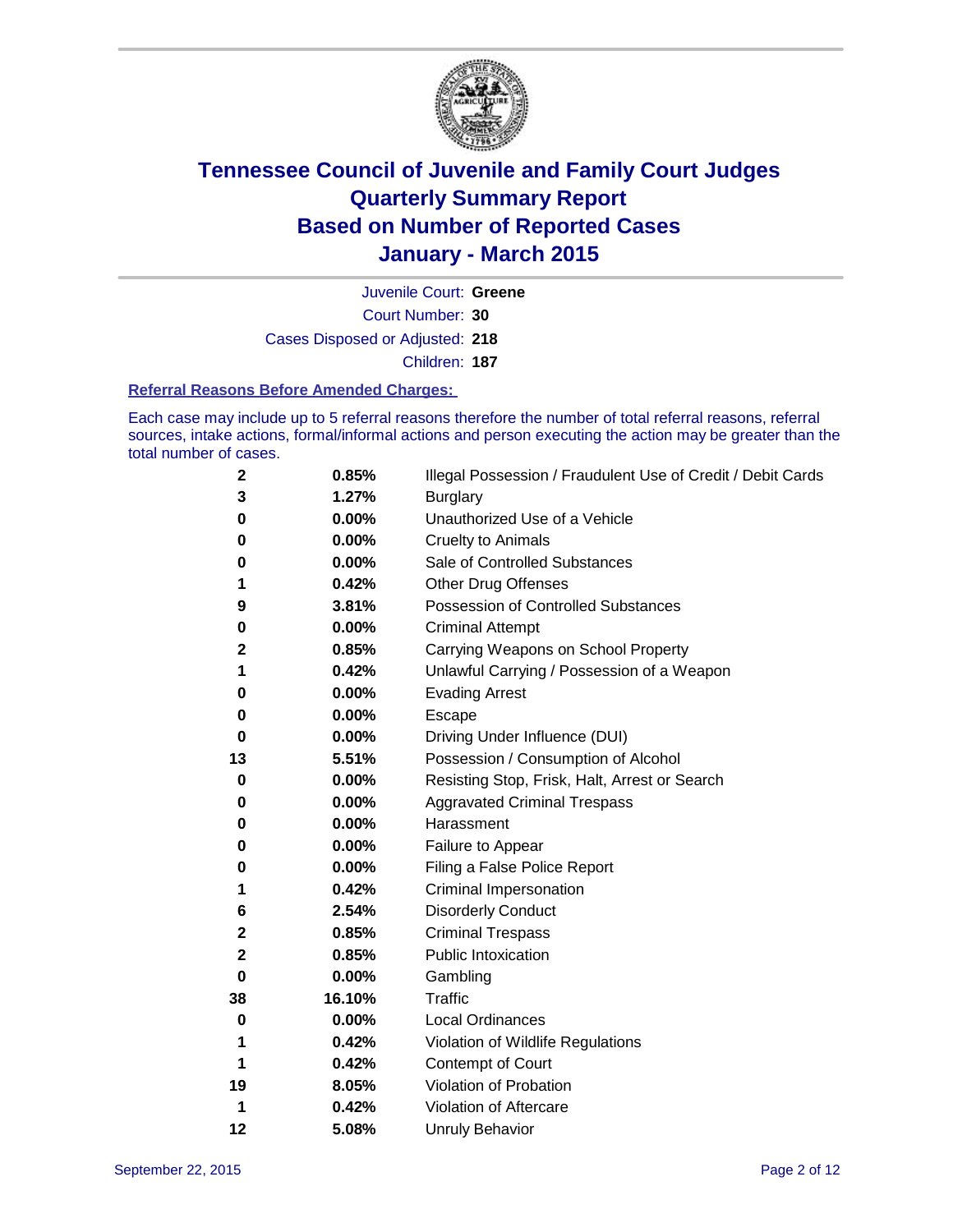

Court Number: **30** Juvenile Court: **Greene** Cases Disposed or Adjusted: **218** Children: **187**

#### **Referral Reasons Before Amended Charges:**

Each case may include up to 5 referral reasons therefore the number of total referral reasons, referral sources, intake actions, formal/informal actions and person executing the action may be greater than the total number of cases.

| 17           | 7.20%   | Truancy                                |
|--------------|---------|----------------------------------------|
| 0            | 0.00%   | In-State Runaway                       |
| 0            | 0.00%   | Out-of-State Runaway                   |
| 20           | 8.47%   | Possession of Tobacco Products         |
| 0            | 0.00%   | Violation of a Valid Court Order       |
| 0            | 0.00%   | Violation of Curfew                    |
| 0            | 0.00%   | Sexually Abused Child                  |
| 0            | 0.00%   | <b>Physically Abused Child</b>         |
| 12           | 5.08%   | Dependency / Neglect                   |
| 2            | 0.85%   | <b>Termination of Parental Rights</b>  |
| 0            | 0.00%   | <b>Violation of Pretrial Diversion</b> |
| 0            | 0.00%   | Violation of Informal Adjustment       |
| 3            | 1.27%   | <b>Judicial Review</b>                 |
| 26           | 11.02%  | <b>Administrative Review</b>           |
| 0            | 0.00%   | <b>Foster Care Review</b>              |
| $\mathbf{2}$ | 0.85%   | Custody                                |
| 4            | 1.69%   | Visitation                             |
| 0            | 0.00%   | Paternity / Legitimation               |
| 0            | 0.00%   | <b>Child Support</b>                   |
| 0            | 0.00%   | <b>Request for Medical Treatment</b>   |
| 0            | 0.00%   | <b>Consent to Marry</b>                |
| 10           | 4.24%   | Other                                  |
| 236          | 100.00% | <b>Total Referrals</b>                 |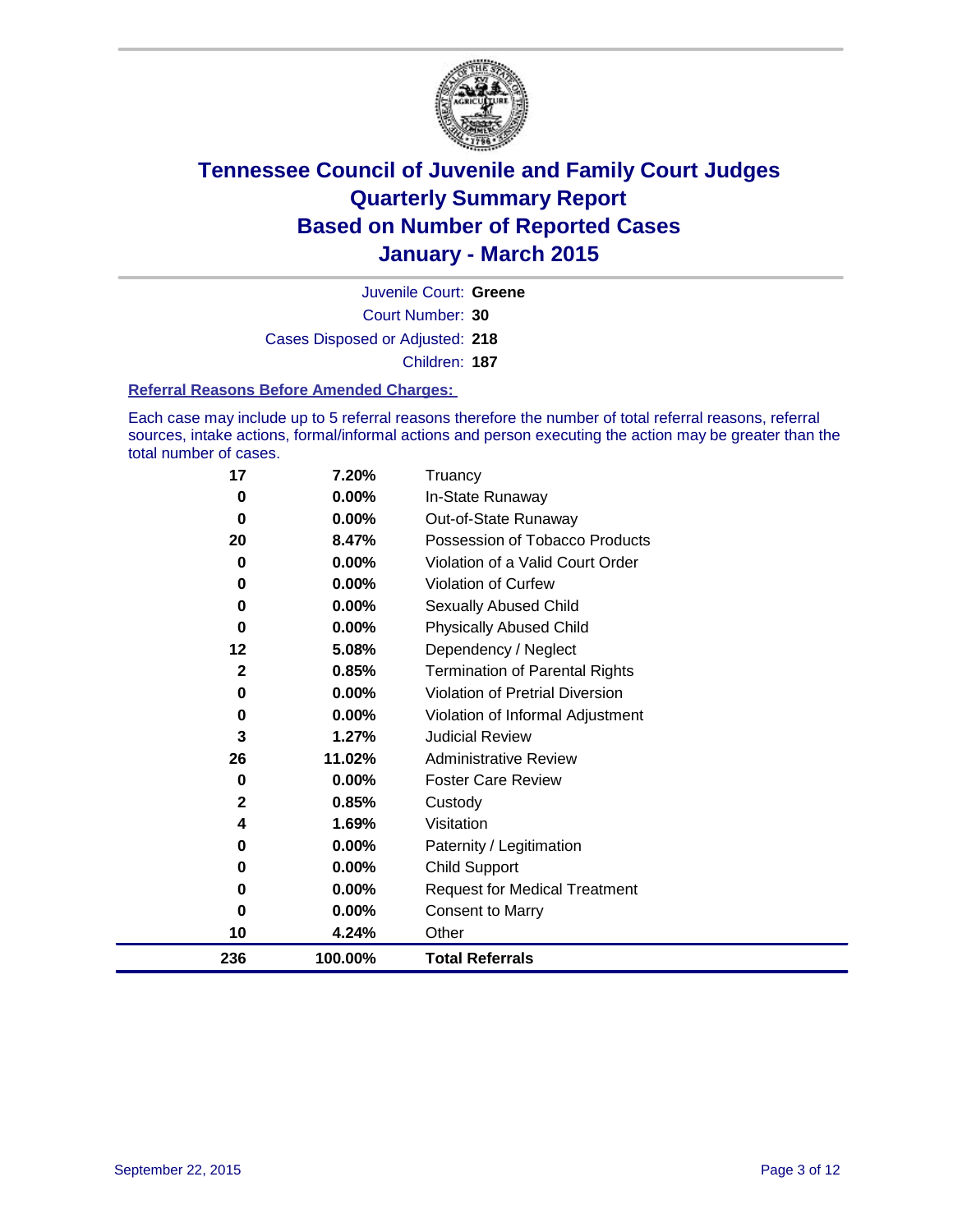

|                            | Juvenile Court: Greene          |                 |
|----------------------------|---------------------------------|-----------------|
|                            | Court Number: 30                |                 |
|                            | Cases Disposed or Adjusted: 218 |                 |
|                            | Children: 187                   |                 |
| <b>Referral Sources: 1</b> |                                 |                 |
| 444                        | 17 N20/                         | Law Enforcement |

### **47.03%** Law Enforcement **5.51%** Parents **0.42%** Relatives **0.00%** Self **16.10%** School **0.00%** CSA **20.76%** DCS **0.00%** Other State Department **0.00%** District Attorney's Office **1.69%** Court Staff **6.78%** Social Agency **0.42%** Other Court **1.27%** Victim **0.00%** Child & Parent **0.00%** Hospital **0.00%** Unknown **0.00%** Other **100.00% Total Referral Sources**

### **Age of Child at Referral: 2**

| 20  | 10.70%   | Ages 10 and Under        |
|-----|----------|--------------------------|
| 3   | 1.60%    | Ages 11 through 12       |
| 26  | 13.90%   | Ages 13 through 14       |
| 86  | 45.99%   | Ages 15 through 16       |
| 49  | 26.20%   | Ages 17 through 18       |
| 3   | 1.60%    | Ages 19 and Over         |
| 0   | $0.00\%$ | <b>Unknown</b>           |
| 187 | 100.00%  | <b>Total Child Count</b> |

<sup>1</sup> If different than number of Referral Reasons (236), verify accuracy of your court's data.

<sup>2</sup> One child could be counted in multiple categories, verify accuracy of your court's data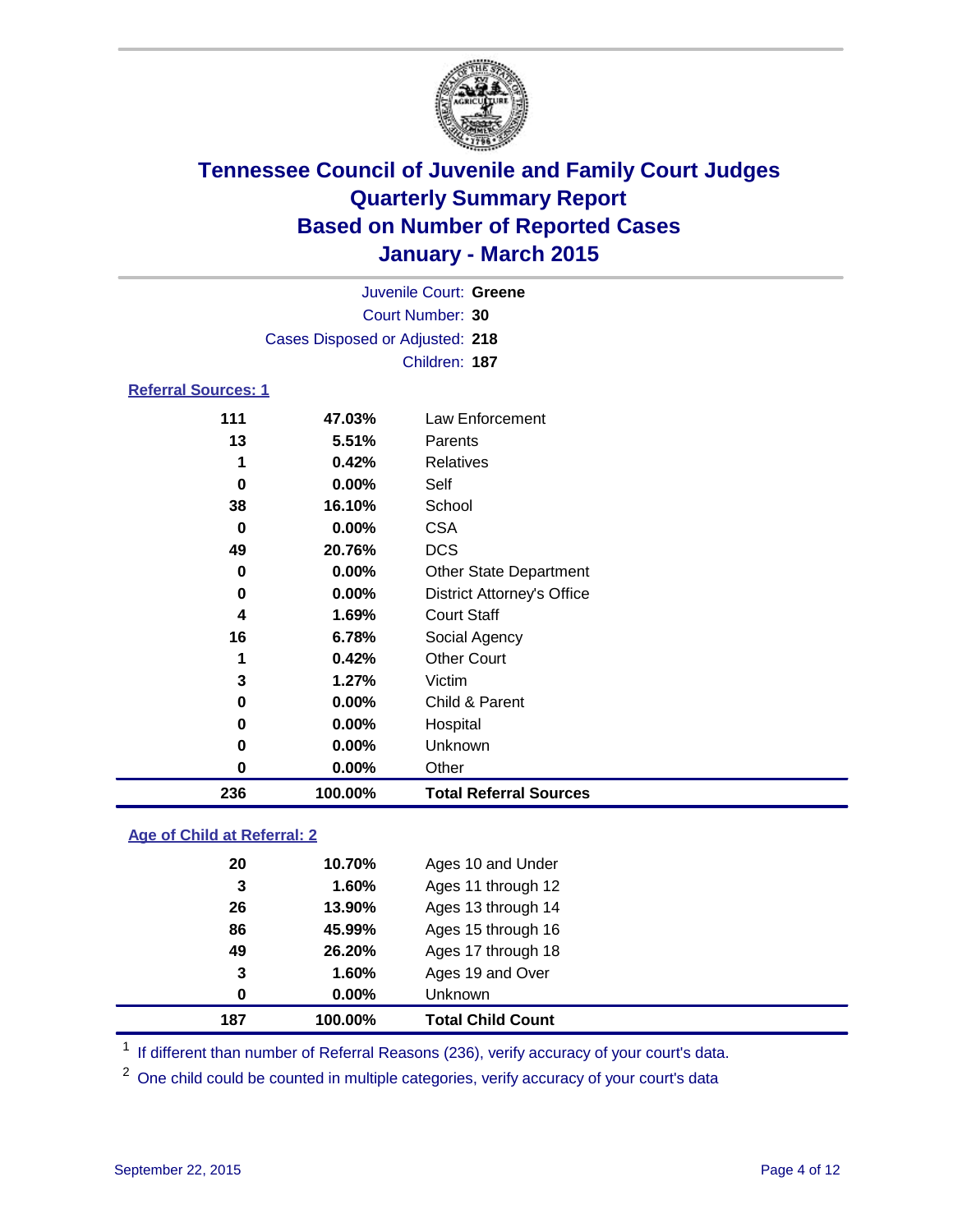

|                                         |                                 | Juvenile Court: Greene   |
|-----------------------------------------|---------------------------------|--------------------------|
|                                         |                                 | Court Number: 30         |
|                                         | Cases Disposed or Adjusted: 218 |                          |
|                                         |                                 | Children: 187            |
| Sex of Child: 1                         |                                 |                          |
| 127                                     | 67.91%                          | Male                     |
| 59                                      | 31.55%                          | Female                   |
| 1                                       | 0.53%                           | Unknown                  |
| 187                                     | 100.00%                         | <b>Total Child Count</b> |
| Race of Child: 1                        |                                 |                          |
| 162                                     | 86.63%                          | White                    |
| 5                                       | 2.67%                           | African American         |
| 0                                       | 0.00%                           | Native American          |
| 0                                       | 0.00%                           | Asian                    |
| 4                                       | 2.14%                           | Mixed                    |
| 16                                      | 8.56%                           | Unknown                  |
| 187                                     | 100.00%                         | <b>Total Child Count</b> |
| <b>Hispanic Origin: 1</b>               |                                 |                          |
| $\overline{\mathbf{4}}$                 | 2.14%                           | Yes                      |
| 167                                     | 89.30%                          | <b>No</b>                |
| 16                                      | 8.56%                           | Unknown                  |
| 187                                     | 100.00%                         | <b>Total Child Count</b> |
| <b>School Enrollment of Children: 1</b> |                                 |                          |
| 151                                     | 80.75%                          | Yes                      |
| 15                                      | 8.02%                           | <b>No</b>                |
| 21                                      | 11.23%                          | Unknown                  |
| 187                                     | 100.00%                         | <b>Total Child Count</b> |

One child could be counted in multiple categories, verify accuracy of your court's data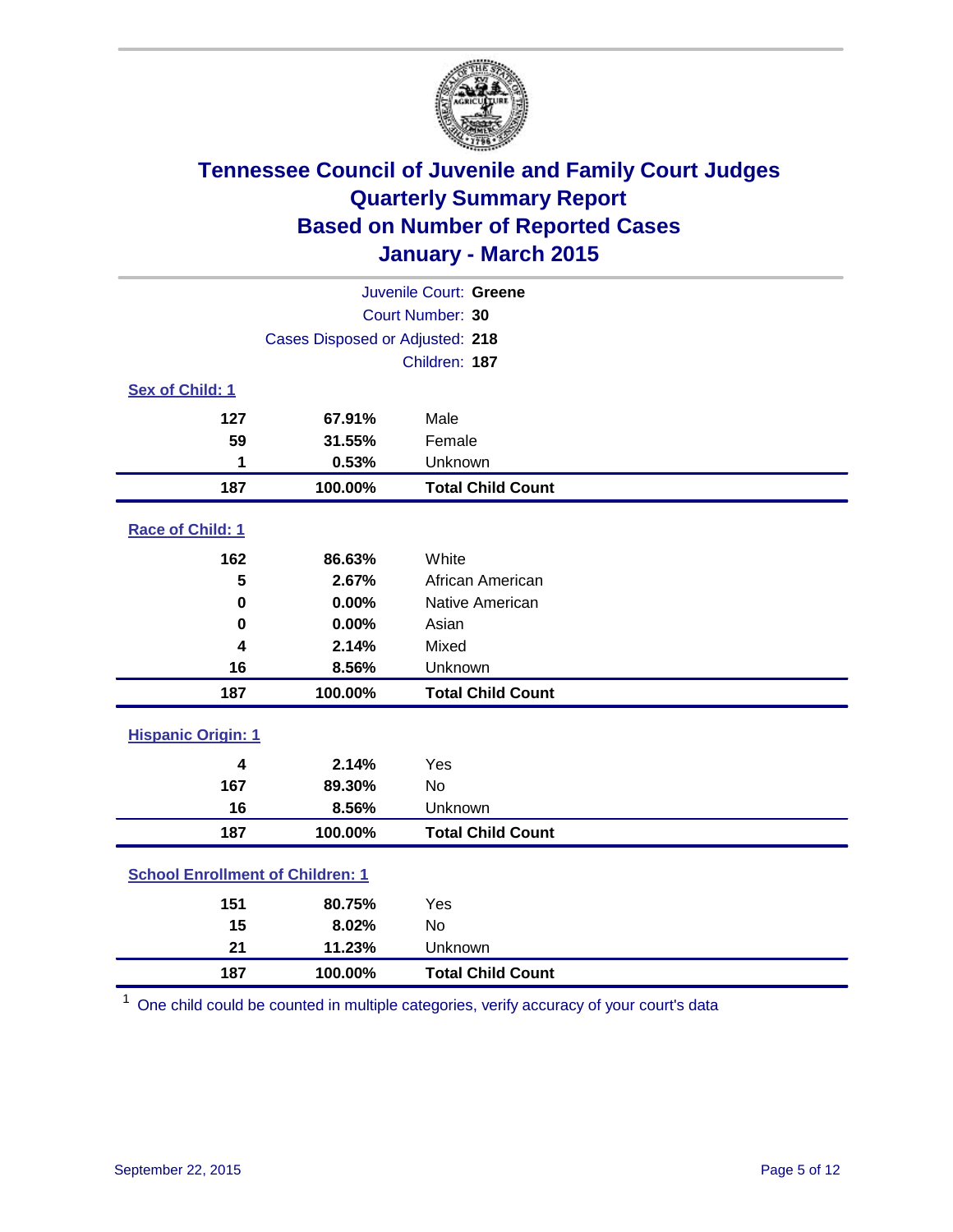

Court Number: **30** Juvenile Court: **Greene** Cases Disposed or Adjusted: **218** Children: **187**

### **Living Arrangement of Child at Time of Referral: 1**

| 187          | 100.00%  | <b>Total Child Count</b>     |
|--------------|----------|------------------------------|
| 6            | 3.21%    | Other                        |
| 38           | 20.32%   | Unknown                      |
| 3            | 1.60%    | Independent                  |
| 1            | 0.53%    | In an Institution            |
| 6            | 3.21%    | In a Residential Center      |
| $\mathbf{2}$ | $1.07\%$ | In a Group Home              |
| 21           | 11.23%   | With Foster Family           |
| 3            | 1.60%    | <b>With Adoptive Parents</b> |
| 22           | 11.76%   | <b>With Relatives</b>        |
| 11           | 5.88%    | With Father                  |
| 43           | 22.99%   | <b>With Mother</b>           |
| $\mathbf{2}$ | 1.07%    | With Mother and Stepfather   |
| 9            | 4.81%    | With Father and Stepmother   |
| 20           | 10.70%   | With Both Biological Parents |
|              |          |                              |

### **Type of Detention: 2**

| 5<br>0<br>0<br>0 | 2.29%<br>$0.00\%$<br>$0.00\%$<br>$0.00\%$ | Juvenile Detention Facility<br>Jail - Complete Separation<br>Jail - Partial Separation<br>Jail - No Separation |  |
|------------------|-------------------------------------------|----------------------------------------------------------------------------------------------------------------|--|
| 0                | $0.00\%$                                  | <b>Psychiatric Hospital</b>                                                                                    |  |
| 0                | $0.00\%$                                  | <b>Unknown</b>                                                                                                 |  |
| 213              | 97.71%                                    | Does Not Apply                                                                                                 |  |
| 0                | $0.00\%$                                  | Other                                                                                                          |  |
| 218              | 100.00%                                   | <b>Total Detention Count</b>                                                                                   |  |

<sup>1</sup> One child could be counted in multiple categories, verify accuracy of your court's data

If different than number of Cases (218) verify accuracy of your court's data.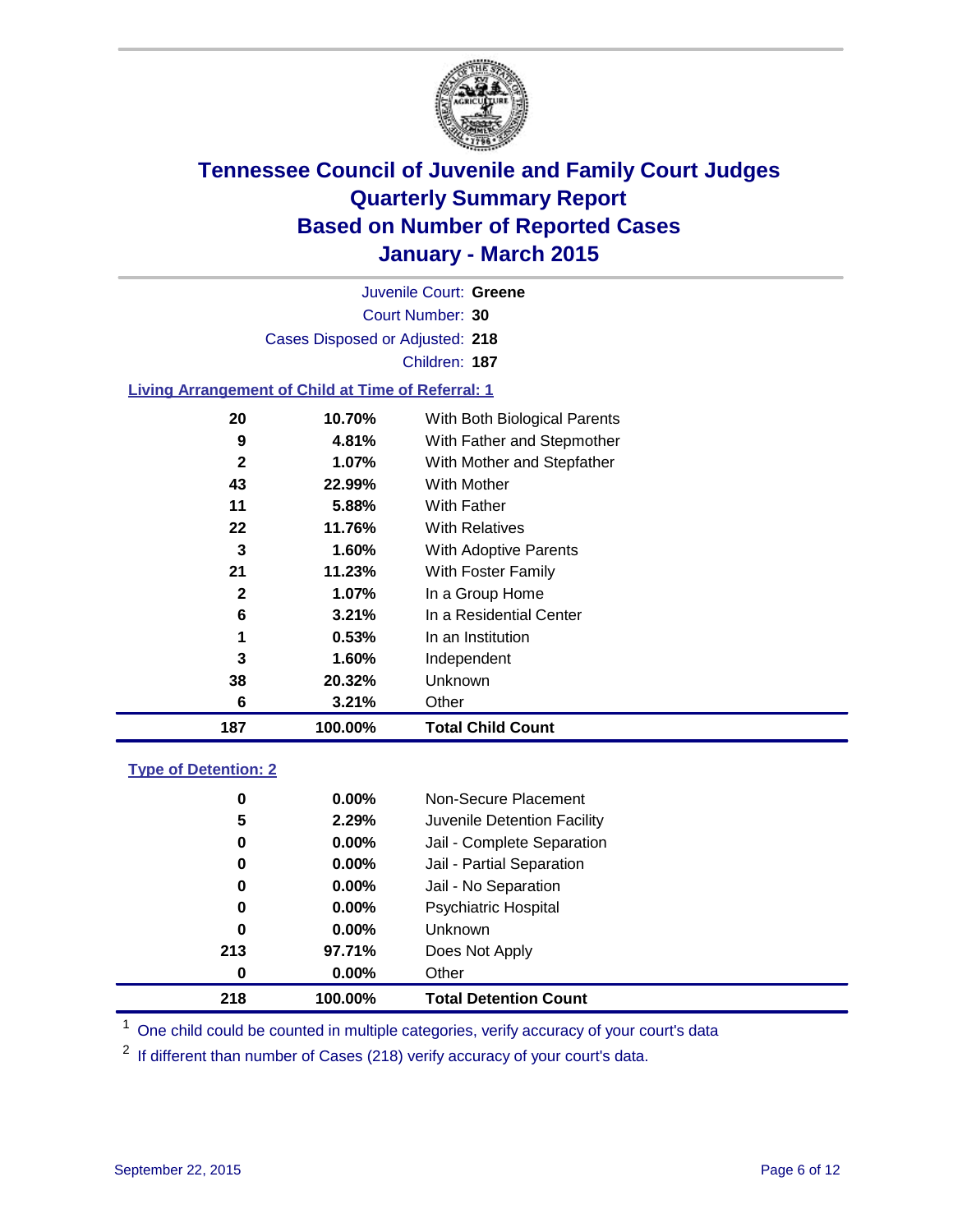

|                                                    |         | Juvenile Court: Greene               |  |  |
|----------------------------------------------------|---------|--------------------------------------|--|--|
|                                                    |         | Court Number: 30                     |  |  |
| Cases Disposed or Adjusted: 218                    |         |                                      |  |  |
|                                                    |         | Children: 187                        |  |  |
| <b>Placement After Secure Detention Hearing: 1</b> |         |                                      |  |  |
| 5                                                  | 2.29%   | Returned to Prior Living Arrangement |  |  |
| 1                                                  | 0.46%   | Juvenile Detention Facility          |  |  |
| 0                                                  | 0.00%   | Jail                                 |  |  |
| 0                                                  | 0.00%   | Shelter / Group Home                 |  |  |
| 0                                                  | 0.00%   | <b>Foster Family Home</b>            |  |  |
| 0                                                  | 0.00%   | <b>Psychiatric Hospital</b>          |  |  |
| 0                                                  | 0.00%   | Unknown                              |  |  |
| 212                                                | 97.25%  | Does Not Apply                       |  |  |
| 0                                                  | 0.00%   | Other                                |  |  |
| 218                                                | 100.00% | <b>Total Placement Count</b>         |  |  |
| <b>Intake Actions: 2</b>                           |         |                                      |  |  |
|                                                    |         |                                      |  |  |
| 148                                                | 62.71%  | <b>Petition Filed</b>                |  |  |
| 32                                                 | 13.56%  | <b>Motion Filed</b>                  |  |  |
| 56                                                 | 23.73%  | <b>Citation Processed</b>            |  |  |
| 0                                                  | 0.00%   | Notification of Paternity Processed  |  |  |
| 0                                                  | 0.00%   | Scheduling of Judicial Review        |  |  |
| 0                                                  | 0.00%   | Scheduling of Administrative Review  |  |  |
| 0                                                  | 0.00%   | Scheduling of Foster Care Review     |  |  |
| 0                                                  | 0.00%   | Unknown                              |  |  |
| 0                                                  | 0.00%   | Does Not Apply                       |  |  |
| 0                                                  | 0.00%   | Other                                |  |  |
| 236                                                | 100.00% | <b>Total Intake Count</b>            |  |  |

<sup>1</sup> If different than number of Cases (218) verify accuracy of your court's data.

<sup>2</sup> If different than number of Referral Reasons (236), verify accuracy of your court's data.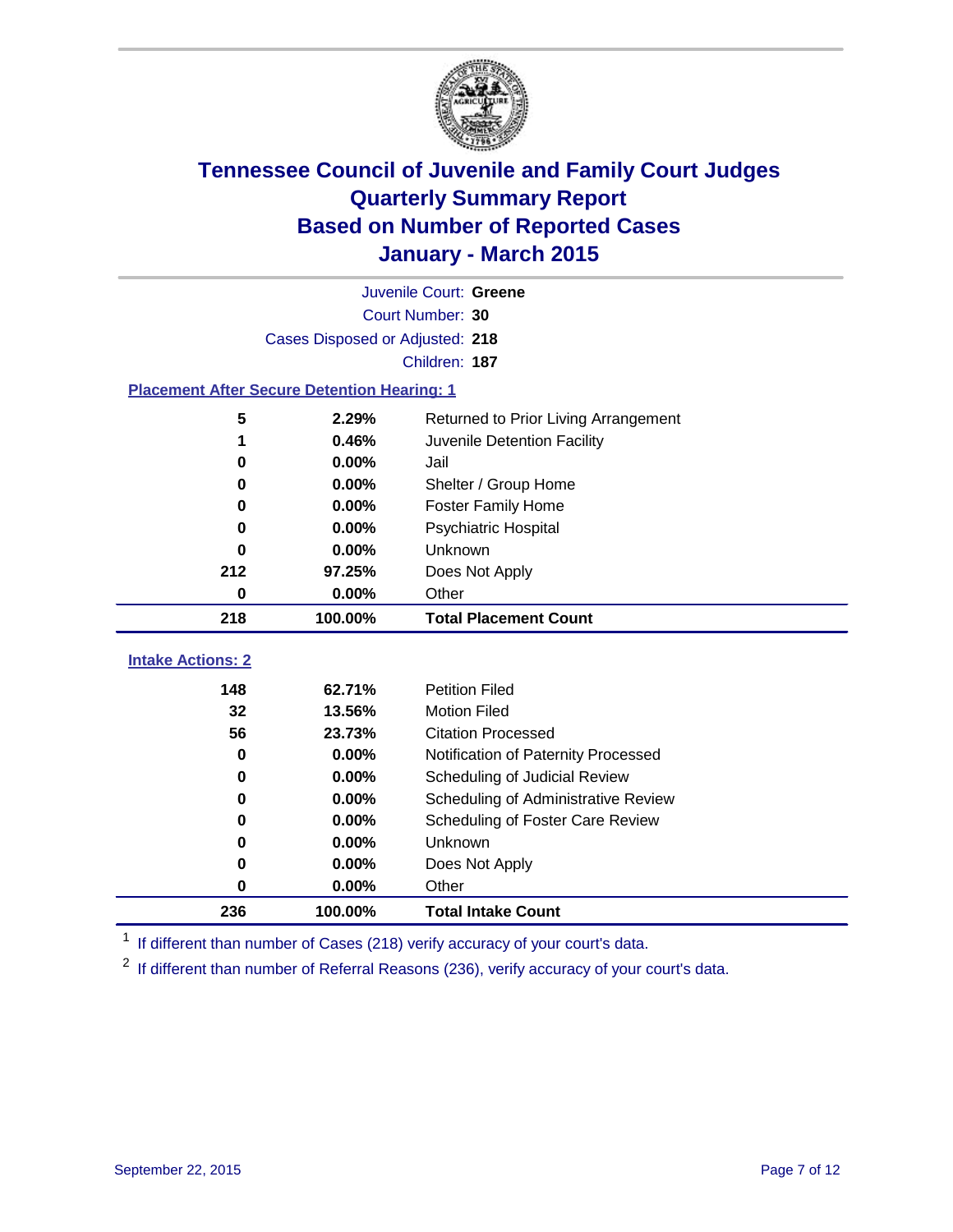

Court Number: **30** Juvenile Court: **Greene** Cases Disposed or Adjusted: **218** Children: **187**

### **Last Grade Completed by Child: 1**

| 187         | 100.00%        | <b>Total Child Count</b>     |
|-------------|----------------|------------------------------|
| 8           | 4.28%          | Other                        |
| 112         | 59.89%         | Unknown                      |
| $\mathbf 0$ | 0.00%          | <b>Never Attended School</b> |
| 0           | 0.00%          | Graduated                    |
| 0           | 0.00%          | <b>GED</b>                   |
| 0           | 0.00%          | Non-Graded Special Ed        |
| 5           | 2.67%          | 12th Grade                   |
| 8           | 4.28%          | 11th Grade                   |
| 13          | 6.95%          | 10th Grade                   |
| $\pmb{0}$   | 0.00%          | 9th Grade                    |
| 22          | 11.76%         | 9th Grade                    |
| $\pmb{0}$   | 0.00%          | 8th Grade                    |
| 12          | 6.42%          | 8th Grade                    |
| 0           | 0.00%          | 7th Grade                    |
| 4           | 2.14%          | 7th Grade                    |
| 0           | 0.00%          | 6th Grade                    |
| 3           | 1.60%          | 6th Grade                    |
| 0<br>0      | 0.00%<br>0.00% | 5th Grade                    |
| 0           | 0.00%          | 4th Grade<br>5th Grade       |
| 0           | 0.00%          | 4th Grade                    |
| 0           | 0.00%          | 3rd Grade                    |
| 0           | 0.00%          | 3rd Grade                    |
| 0           | 0.00%          | 2nd Grade                    |
| 0           | 0.00%          | 2nd Grade                    |
| 0           | 0.00%          | 1st Grade                    |
| 0           | 0.00%          | 1st Grade                    |
| 0           | 0.00%          | Kindergarten                 |
| 0           | 0.00%          | Preschool                    |
| $\pmb{0}$   | 0.00%          | Too Young for School         |
|             |                |                              |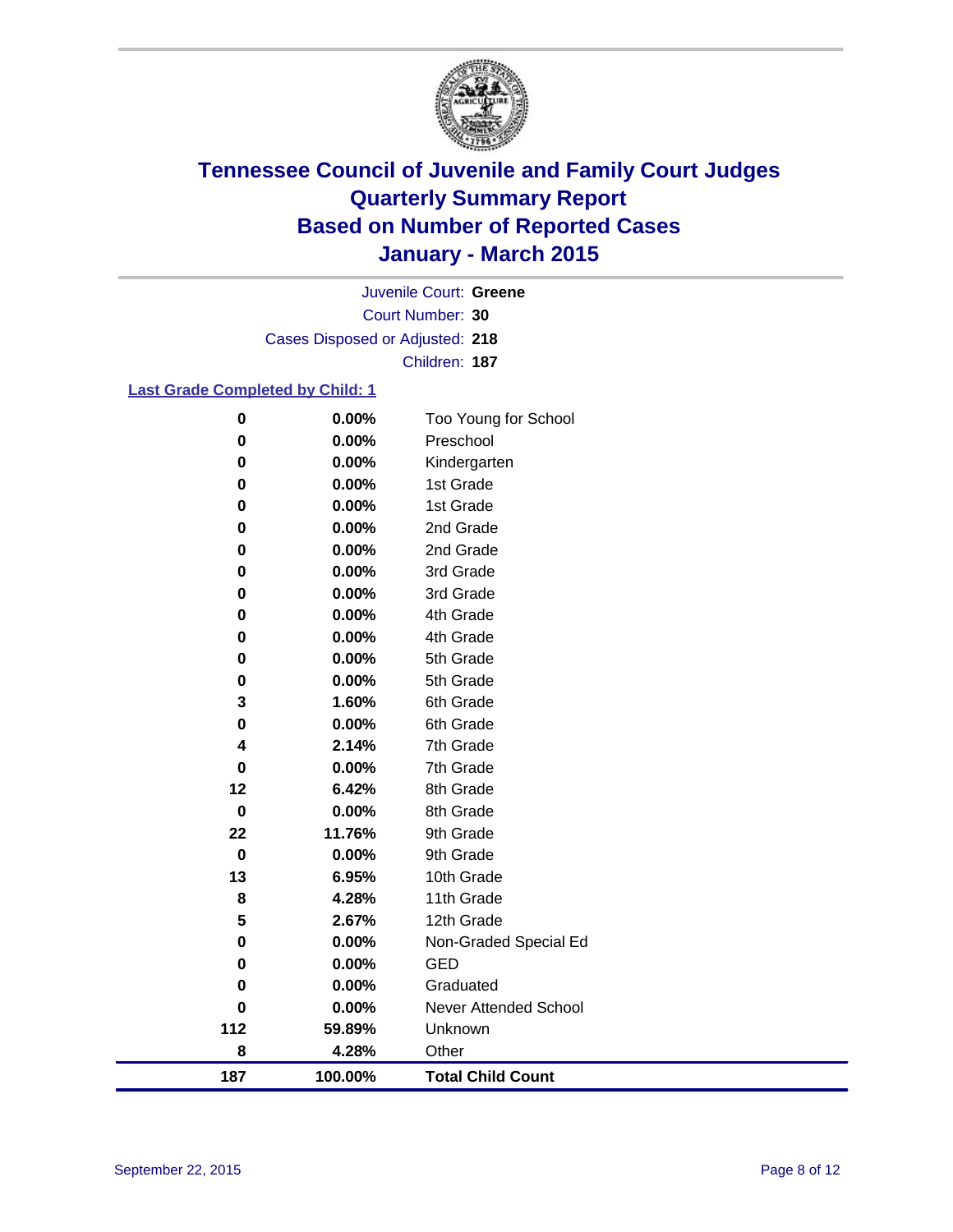

|                                         |                                 | Juvenile Court: Greene                                                                  |
|-----------------------------------------|---------------------------------|-----------------------------------------------------------------------------------------|
|                                         |                                 | Court Number: 30                                                                        |
|                                         | Cases Disposed or Adjusted: 218 |                                                                                         |
|                                         |                                 | Children: 187                                                                           |
| <b>Enrolled in Special Education: 1</b> |                                 |                                                                                         |
| 15                                      | 8.02%                           | Yes                                                                                     |
| 67                                      | 35.83%                          | No                                                                                      |
| 105                                     | 56.15%                          | Unknown                                                                                 |
| 187                                     | 100.00%                         | <b>Total Child Count</b>                                                                |
|                                         |                                 | One child could be counted in multiple categories, verify accuracy of your court's data |

| 236                          | 100.00%  | <b>Total Action Count</b> |
|------------------------------|----------|---------------------------|
| 0                            | 0.00%    | Unknown                   |
| 0                            | $0.00\%$ | Other                     |
| 0                            | 0.00%    | <b>YSO</b>                |
| 23                           | 9.75%    | Magistrate                |
| 213                          | 90.25%   | Judge                     |
| <b>Action Executed By: 1</b> |          |                           |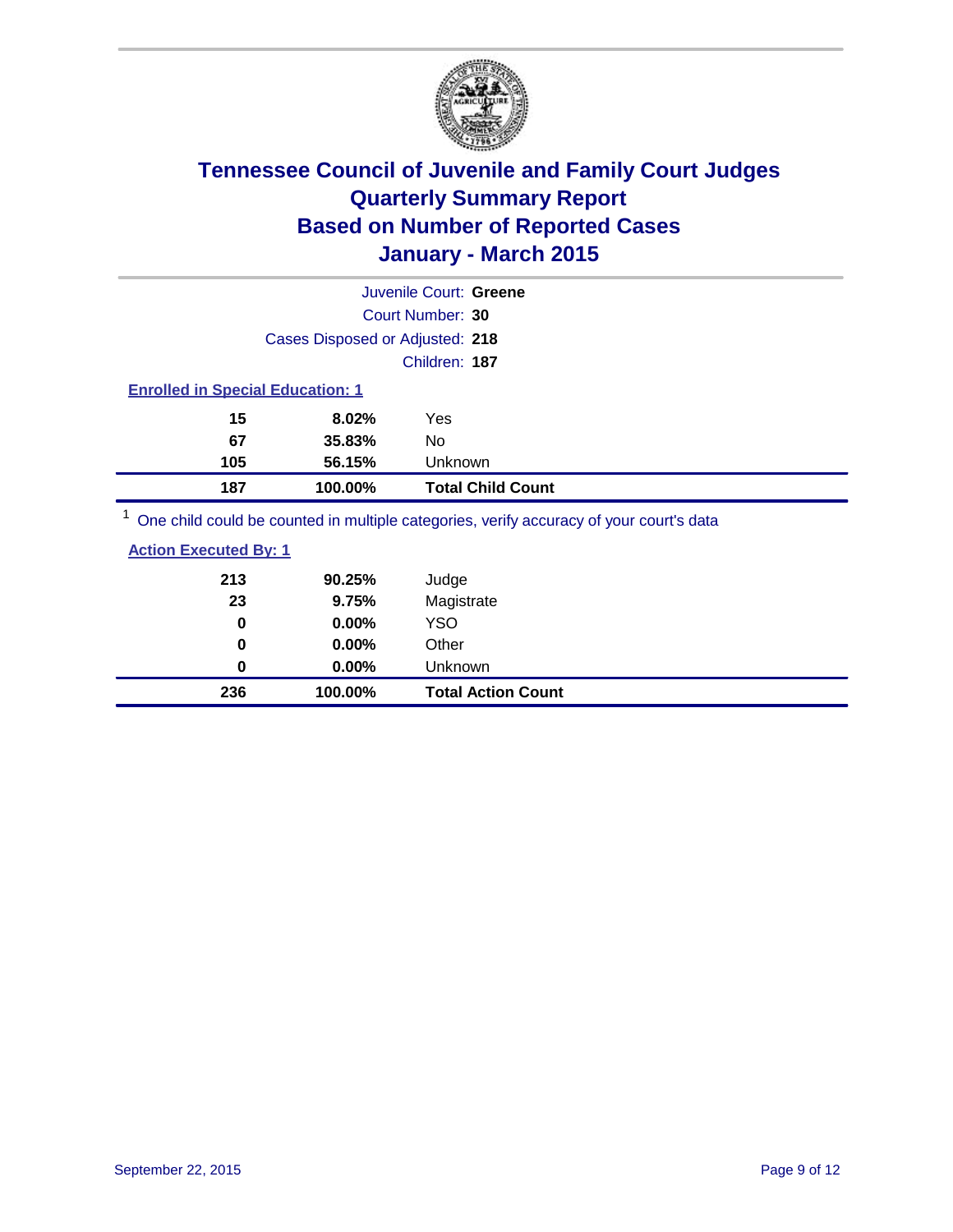

Court Number: **30** Juvenile Court: **Greene** Cases Disposed or Adjusted: **218** Children: **187**

### **Formal / Informal Actions: 1**

| 33  | 13.98%   | Dismissed                                        |
|-----|----------|--------------------------------------------------|
| 8   | 3.39%    | Retired / Nolle Prosequi                         |
| 38  | 16.10%   | <b>Complaint Substantiated Delinquent</b>        |
| 15  | 6.36%    | <b>Complaint Substantiated Status Offender</b>   |
| 0   | $0.00\%$ | <b>Complaint Substantiated Dependent/Neglect</b> |
| 0   | $0.00\%$ | <b>Complaint Substantiated Abused</b>            |
| 0   | $0.00\%$ | <b>Complaint Substantiated Mentally III</b>      |
| 0   | $0.00\%$ | Informal Adjustment                              |
| 0   | $0.00\%$ | <b>Pretrial Diversion</b>                        |
| 0   | $0.00\%$ | <b>Transfer to Adult Court Hearing</b>           |
| 0   | $0.00\%$ | Charges Cleared by Transfer to Adult Court       |
| 4   | 1.69%    | Special Proceeding                               |
| 40  | 16.95%   | <b>Review Concluded</b>                          |
| 10  | 4.24%    | Case Held Open                                   |
| 88  | 37.29%   | Other                                            |
| 0   | $0.00\%$ | <b>Unknown</b>                                   |
| 236 | 100.00%  | <b>Total Action Count</b>                        |

<sup>1</sup> If different than number of Referral Reasons (236), verify accuracy of your court's data.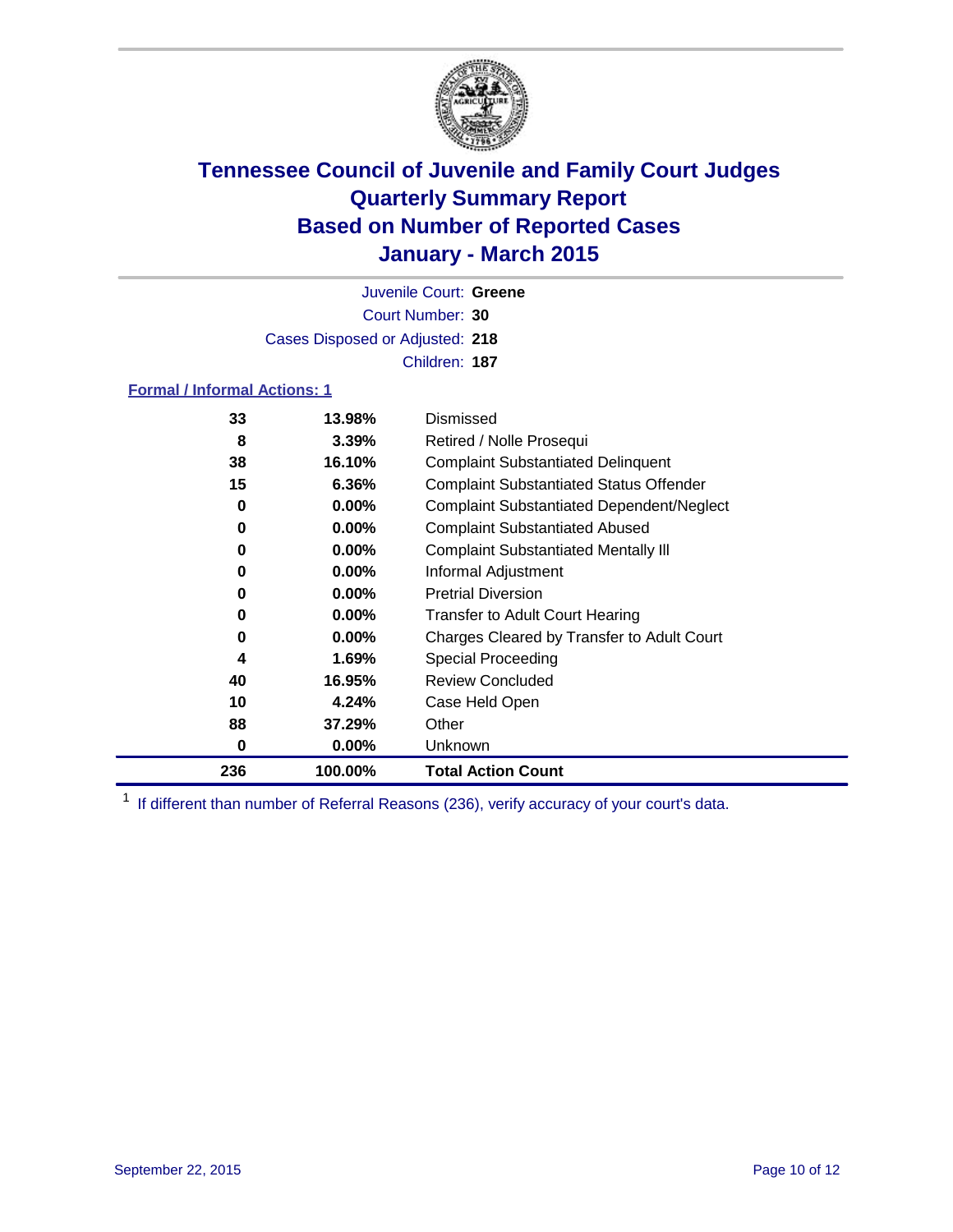

|                       |                                 | Juvenile Court: Greene                                |
|-----------------------|---------------------------------|-------------------------------------------------------|
|                       |                                 | Court Number: 30                                      |
|                       | Cases Disposed or Adjusted: 218 |                                                       |
|                       |                                 | Children: 187                                         |
| <b>Case Outcomes:</b> |                                 | There can be multiple outcomes for one child or case. |
| 33                    | 5.54%                           | Case Dismissed                                        |
| 8                     | 1.34%                           | Case Retired or Nolle Prosequi                        |
| 0                     | 0.00%                           | Warned / Counseled                                    |
| 11                    | 1.85%                           | Held Open For Review                                  |
| 2                     | 0.34%                           | Supervision / Probation to Juvenile Court             |
| 0                     | 0.00%                           | <b>Probation to Parents</b>                           |
| 0                     | 0.00%                           | Referral to Another Entity for Supervision / Service  |
| 21                    | 3.52%                           | Referred for Mental Health Counseling                 |
| 12                    | 2.01%                           | Referred for Alcohol and Drug Counseling              |
| 0                     | 0.00%                           | <b>Referred to Alternative School</b>                 |
| 0                     | 0.00%                           | Referred to Private Child Agency                      |
| 8                     | 1.34%                           | Referred to Defensive Driving School                  |
| 0                     | 0.00%                           | Referred to Alcohol Safety School                     |
| 0                     | 0.00%                           | Referred to Juvenile Court Education-Based Program    |
| 0                     | 0.00%                           | Driver's License Held Informally                      |
| 0                     | 0.00%                           | <b>Voluntary Placement with DMHMR</b>                 |
| 0                     | 0.00%                           | <b>Private Mental Health Placement</b>                |
| 0                     | 0.00%                           | <b>Private MR Placement</b>                           |
| 0                     | 0.00%                           | Placement with City/County Agency/Facility            |
| 0                     | 0.00%                           | Placement with Relative / Other Individual            |
| 38                    | 6.38%                           | Fine                                                  |
| 43                    | 7.21%                           | <b>Public Service</b>                                 |
| 2                     | 0.34%                           | Restitution                                           |
| 0                     | 0.00%                           | <b>Runaway Returned</b>                               |
| 15                    | 2.52%                           | No Contact Order                                      |
| 6                     | 1.01%                           | Injunction Other than No Contact Order                |
| 0                     | 0.00%                           | <b>House Arrest</b>                                   |
| 0                     | 0.00%                           | <b>Court Defined Curfew</b>                           |
| 0                     | 0.00%                           | Dismissed from Informal Adjustment                    |
| 0                     | 0.00%                           | <b>Dismissed from Pretrial Diversion</b>              |
| 1                     | 0.17%                           | Released from Probation                               |
| 0                     | 0.00%                           | <b>Transferred to Adult Court</b>                     |
| 0                     | 0.00%                           | <b>DMHMR Involuntary Commitment</b>                   |
|                       | 0.17%                           | <b>DCS Commitment - Determinate</b>                   |